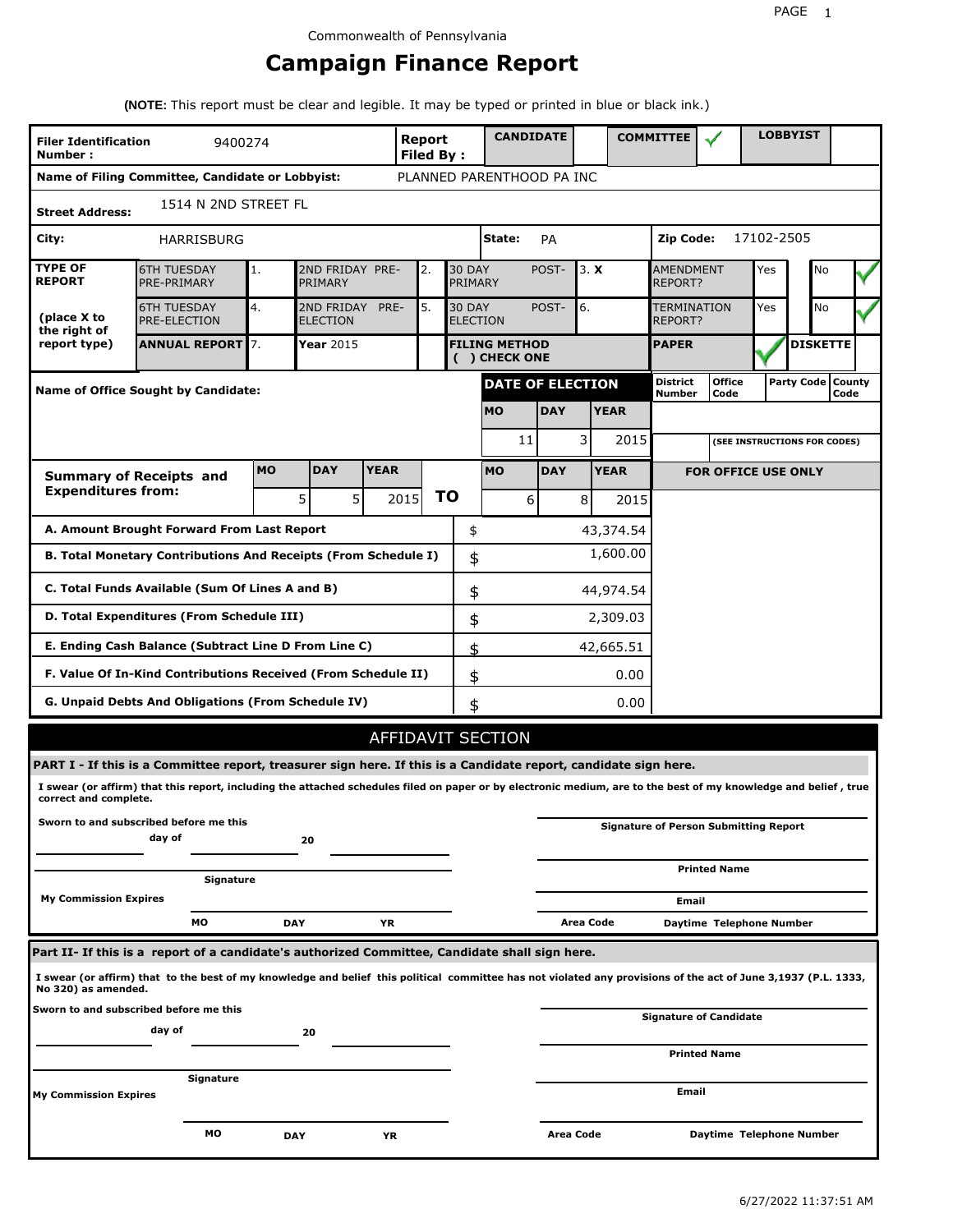### **SCHEDULE I CONTRIBUTIONS AND RECEIPTS Detailed Summary Page**

**Name of Filing Committee or Candidate Reporting Period Reporting Period** PLANNED PARENTHOOD PA INC **From:** 5/5/2015 **To:** 6/8/2015 **1. Unitemized Contributions Received - \$ 50.00 or Less Per Contributor TOTAL for the Reporting Period (1) \$** 467.50 **2. Contributions Received - \$ 50.01 To \$250.00 (From Part A and Part B) TOTAL for the Reporting Period (2) Contributions Received From Political Committees (Part A) All Other Contributions (Part B) \$ \$ \$** 0.00 832.50 832.50 **3. Contributions Received Over \$250.00 (From Part C and Part D) TOTAL for the Reporting Period (3) Contributions Received From Political Committees (Part C) All Other Contributions (Part D) \$ \$ \$** 0.00 300.00 300.00 **4. Other Receipts, Refunds, Interest Earned, Returned Checks, Etc . (From Part E) TOTAL for the Reporting Period (4) \$** 0.00 **Total Monetary Contributions and Receipts During this Reporting Period (Add and enter amount totals from Boxes 1,2,3 and 4; also enter this amount on Page1, Report Cover Page, Item B.) \$** 1,600.00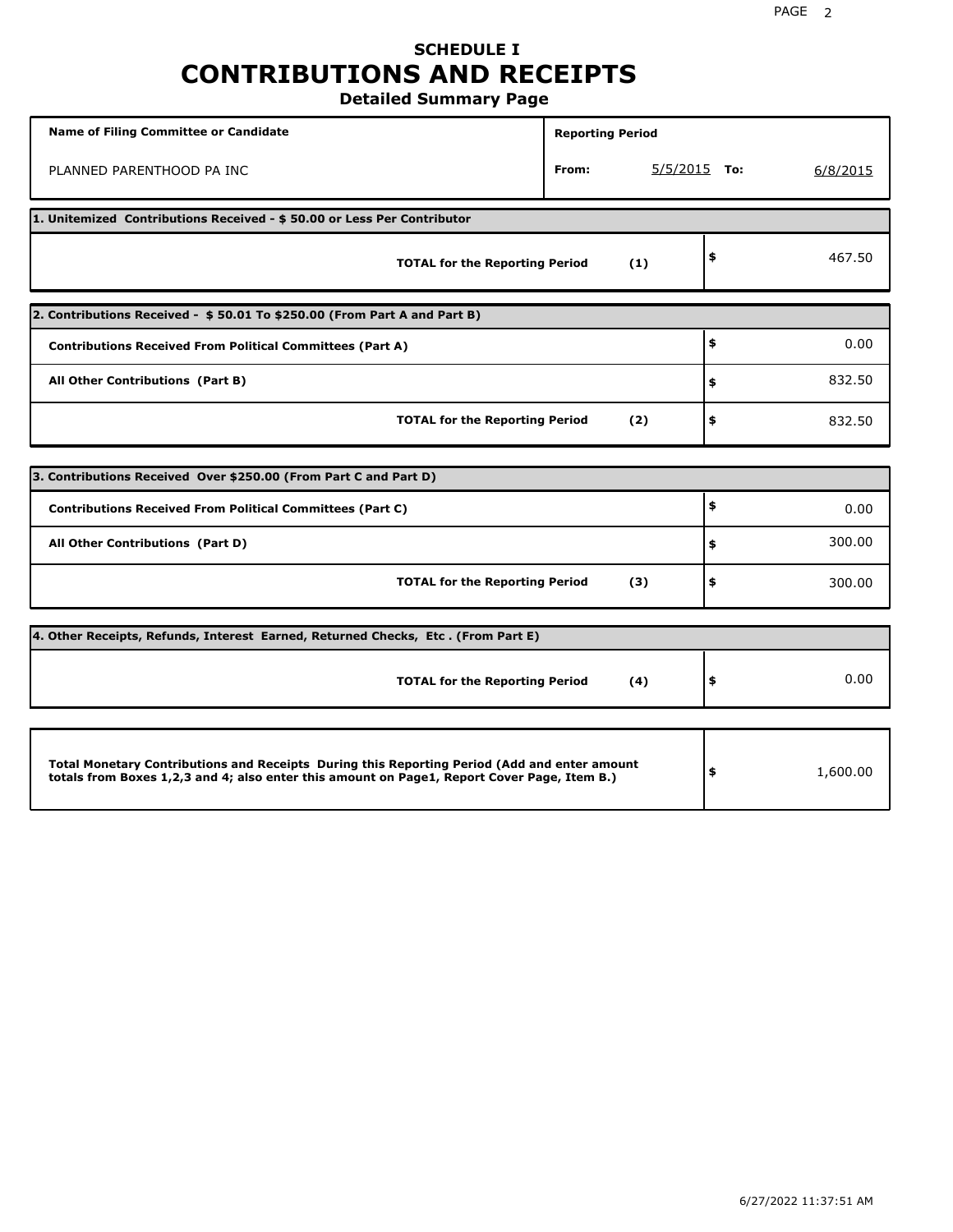# **PART A**

# **CONTRIBUTIONS RECEIVED FROM POLITICAL COMMITTEES**

**\$50.01 TO \$250.00**

 **Use this Part to itemize only contributions received from political committees with an aggregate value from \$50.01 to \$250.00 in the reporting period.**

| Name of Filing Committee or Candidate      |              |                   | <b>Reporting Period</b> |             |             |    |                   |
|--------------------------------------------|--------------|-------------------|-------------------------|-------------|-------------|----|-------------------|
|                                            |              |                   | To:<br>From:            |             |             |    |                   |
|                                            |              |                   |                         | <b>DATE</b> |             |    | <b>AMOUNT</b>     |
| <b>Full Name of Contributing Committee</b> |              |                   | <b>MO</b>               | <b>DAY</b>  | <b>YEAR</b> |    |                   |
| <b>Mailing Address</b>                     |              |                   |                         |             |             | \$ | 0.00              |
| City                                       | <b>State</b> | Zip Code (Plus 4) |                         |             |             |    |                   |
|                                            |              |                   |                         |             |             |    |                   |
|                                            |              |                   |                         |             |             |    | <b>PAGE TOTAL</b> |

**Enter Grand Total of Part A on Schedule I, Detailed Summary Page, Section 2.**

**\$** 0.00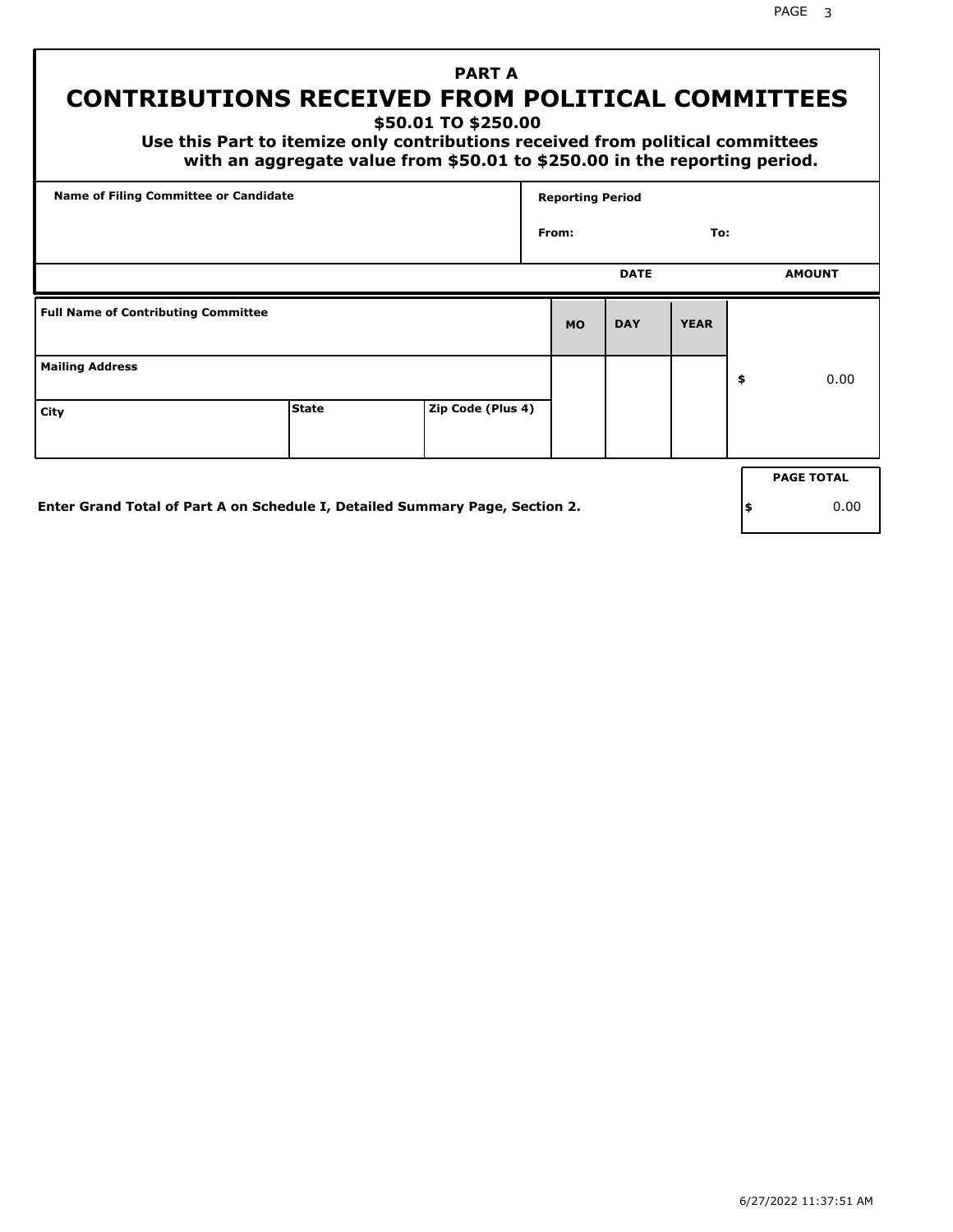| Use this Part to itemize all other contributions with an aggregate value from |                    | <b>PART B</b><br><b>ALL OTHER CONTRIBUTIONS</b><br>\$50.01 TO \$250.00<br>\$50.01 to \$250.00 in the reporting period.<br>(Exclude contributions from political committees reported in Part A) |                         |                |             |               |  |  |
|-------------------------------------------------------------------------------|--------------------|------------------------------------------------------------------------------------------------------------------------------------------------------------------------------------------------|-------------------------|----------------|-------------|---------------|--|--|
| <b>Name of Filing Committee or Candidate</b>                                  |                    |                                                                                                                                                                                                | <b>Reporting Period</b> |                |             |               |  |  |
| PLANNED PARENTHOOD PA INC                                                     |                    |                                                                                                                                                                                                | From:                   | $5/5/2015$ To: |             |               |  |  |
|                                                                               |                    |                                                                                                                                                                                                |                         | <b>DATE</b>    |             | <b>AMOUNT</b> |  |  |
| <b>Full Name of Contributor</b><br>Robert Hutchison Jr                        |                    |                                                                                                                                                                                                | <b>MO</b>               | <b>DAY</b>     | <b>YEAR</b> |               |  |  |
| <b>Mailing Address</b><br>334 Maple Avenue                                    |                    |                                                                                                                                                                                                |                         |                |             | \$<br>87.50   |  |  |
| City                                                                          | 5                  | 6                                                                                                                                                                                              | 2015                    |                |             |               |  |  |
| Doylestown                                                                    | PA                 | 18901                                                                                                                                                                                          |                         |                |             |               |  |  |
| <b>Full Name of Contributor</b><br>Nancy Russell                              | <b>MO</b>          | <b>DAY</b>                                                                                                                                                                                     | <b>YEAR</b>             |                |             |               |  |  |
| <b>Mailing Address</b><br>Unknown                                             |                    |                                                                                                                                                                                                |                         |                |             | 75.00<br>\$   |  |  |
| City<br>Unknown                                                               | <b>State</b><br>PA | Zip Code (Plus 4)<br>17102                                                                                                                                                                     | 5                       | 6              | 2015        |               |  |  |
| <b>Full Name of Contributor</b><br>Stuart Wilder                              |                    |                                                                                                                                                                                                | <b>MO</b>               | <b>DAY</b>     | <b>YEAR</b> |               |  |  |
| <b>Mailing Address</b><br>285 Pains Street                                    |                    |                                                                                                                                                                                                |                         |                |             | 150.00<br>÷,  |  |  |
| <b>City</b><br>Doylestown                                                     | <b>State</b><br>PA | Zip Code (Plus 4)<br>17102                                                                                                                                                                     | 5                       | 6              | 2015        |               |  |  |
|                                                                               |                    |                                                                                                                                                                                                |                         |                |             |               |  |  |
| <b>Full Name of Contributor</b><br>Ron Strouse                                |                    |                                                                                                                                                                                                | <b>MO</b>               | <b>DAY</b>     | <b>YEAR</b> |               |  |  |
| <b>Mailing Address</b><br>131 East Oakland Avenue                             |                    |                                                                                                                                                                                                |                         |                |             | 75.00<br>\$   |  |  |
| <b>City</b><br>Harrisburg                                                     | <b>State</b><br>PA | Zip Code (Plus 4)<br>17102                                                                                                                                                                     | 5                       | 6              | 2015        |               |  |  |
| <b>Full Name of Contributor</b><br>walter Witoshkin                           |                    |                                                                                                                                                                                                | <b>MO</b>               | <b>DAY</b>     | <b>YEAR</b> |               |  |  |
| <b>Mailing Address</b><br>277 Maple Avenue                                    |                    |                                                                                                                                                                                                |                         |                |             | \$<br>70.00   |  |  |
| <b>City</b><br>Doylestown                                                     | <b>State</b><br>PA | Zip Code (Plus 4)<br>18901                                                                                                                                                                     | 5                       | 20             | 2015        |               |  |  |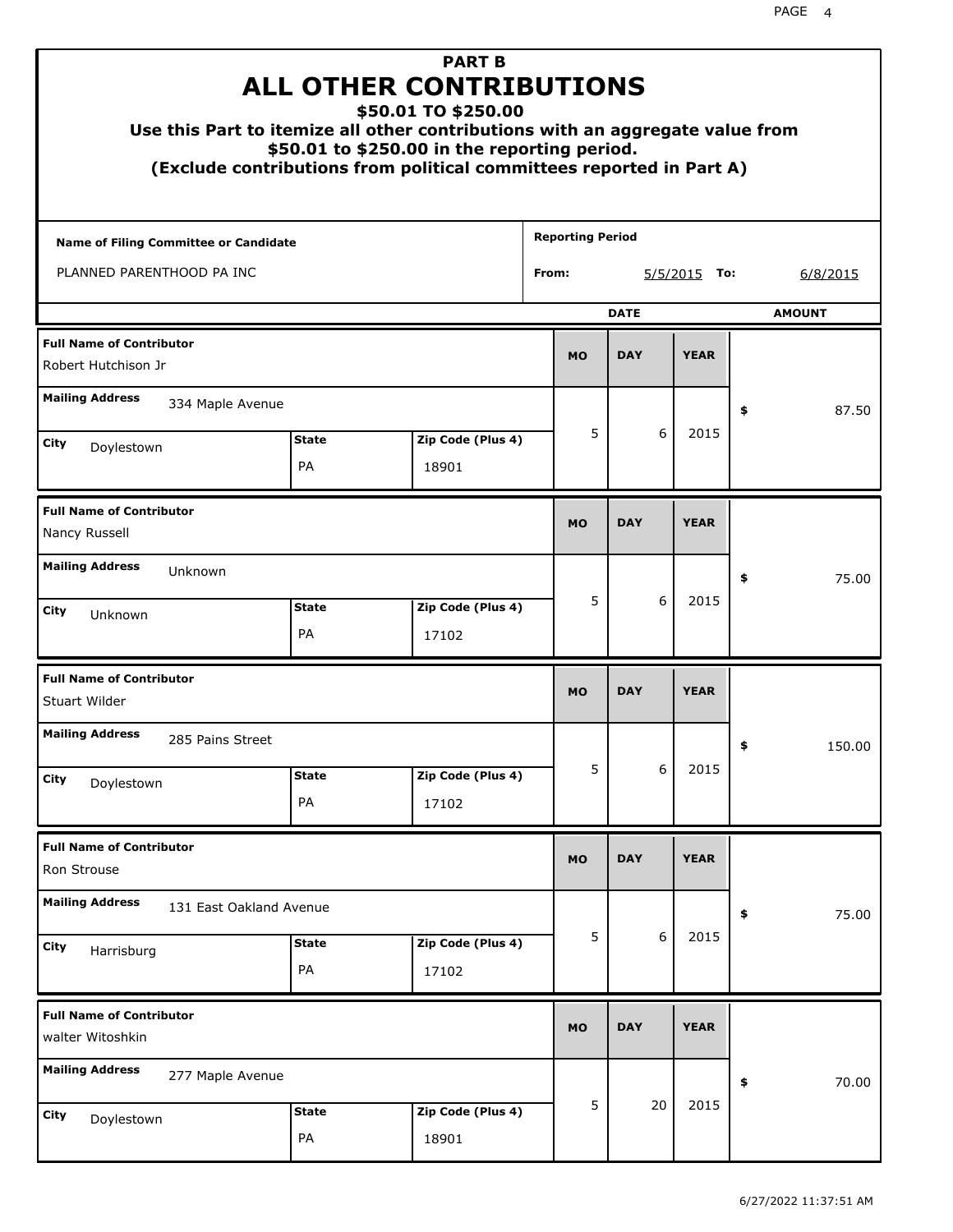| <b>Full Name of Contributor</b><br>peggy Rubin                   |  |  |           |              | <b>YEAR</b> |              |
|------------------------------------------------------------------|--|--|-----------|--------------|-------------|--------------|
| <b>Mailing Address</b><br>2124 Tall Oaks Lane                    |  |  | 5         |              |             | \$<br>125.00 |
| <b>State</b><br>Zip Code (Plus 4)<br>City<br>York<br>PA<br>17403 |  |  |           | 20           | 2015        |              |
| <b>Full Name of Contributor</b><br>Albert Richardson             |  |  |           |              |             |              |
|                                                                  |  |  | <b>MO</b> | <b>DAY</b>   | <b>YEAR</b> |              |
| <b>Mailing Address</b><br>27 Niagara Pier                        |  |  | 6         | $\mathbf{1}$ | 2015        | \$<br>250.00 |

**Enter Grand Total of Part A on Schedule I, Detailed Summary Page, Section 2.**

**PAGE TOTAL**

**\$** 832.50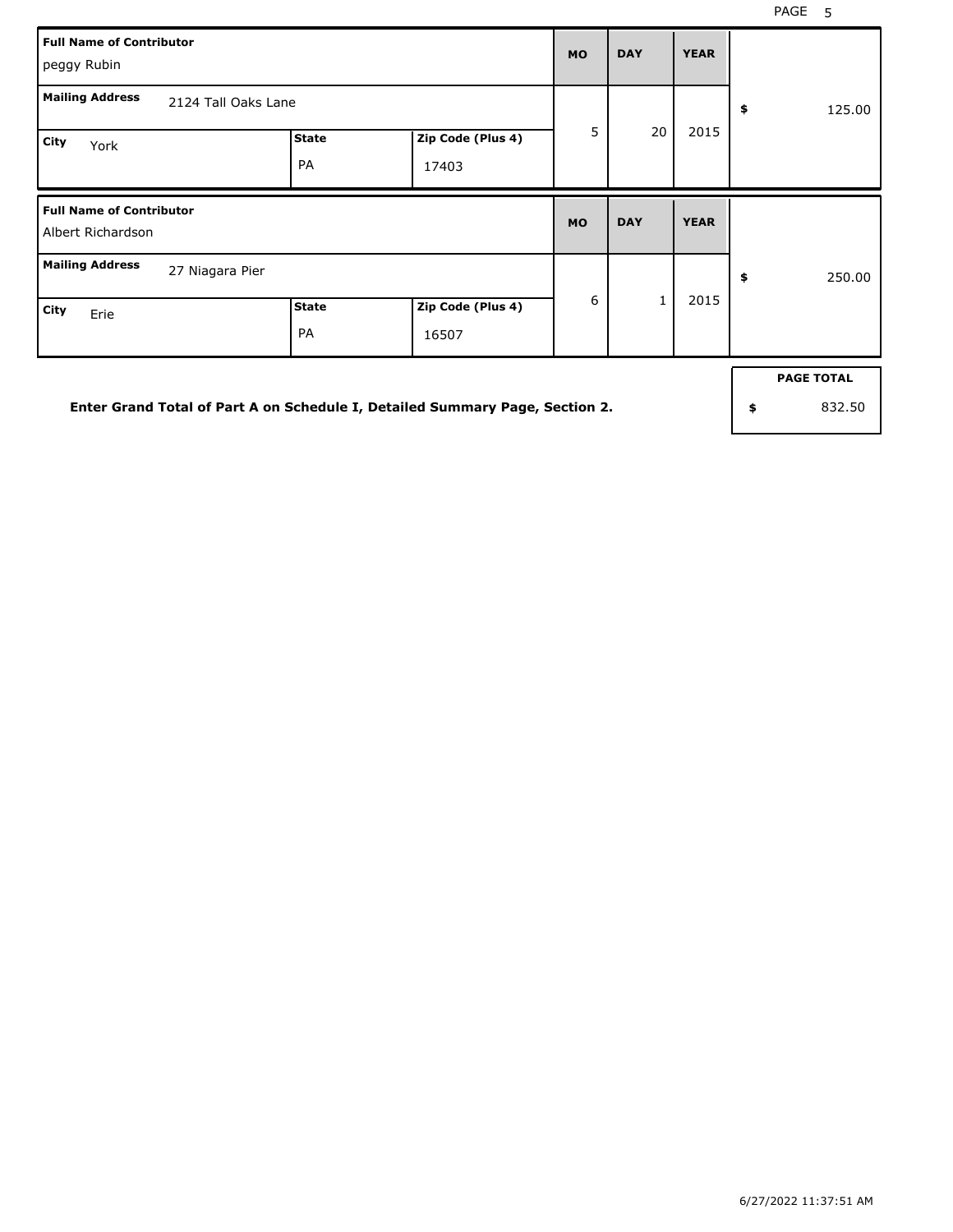# **PART C Contributions Received From Political Committees**

**OVER \$250.00**

 **Use this Part to itemize only contributions received from Political committees with an aggregate value from Over \$250.00 in the reporting period.**

| Name of Filing Committee or Candidate                                        |              | <b>Reporting Period</b> |             |            |             |                   |
|------------------------------------------------------------------------------|--------------|-------------------------|-------------|------------|-------------|-------------------|
|                                                                              |              | From:                   |             |            | To:         |                   |
|                                                                              |              |                         | <b>DATE</b> |            |             | <b>AMOUNT</b>     |
| <b>Full Name of Contributing Committee</b>                                   |              |                         | <b>MO</b>   | <b>DAY</b> | <b>YEAR</b> |                   |
| <b>Mailing Address</b>                                                       |              |                         |             |            |             | \$<br>0.00        |
| City                                                                         | <b>State</b> | Zip Code (Plus 4)       |             |            |             |                   |
|                                                                              |              |                         |             |            |             | <b>PAGE TOTAL</b> |
| Enter Grand Total of Part C on Schedule I, Detailed Summary Page, Section 3. |              |                         |             |            |             | \$<br>0.00        |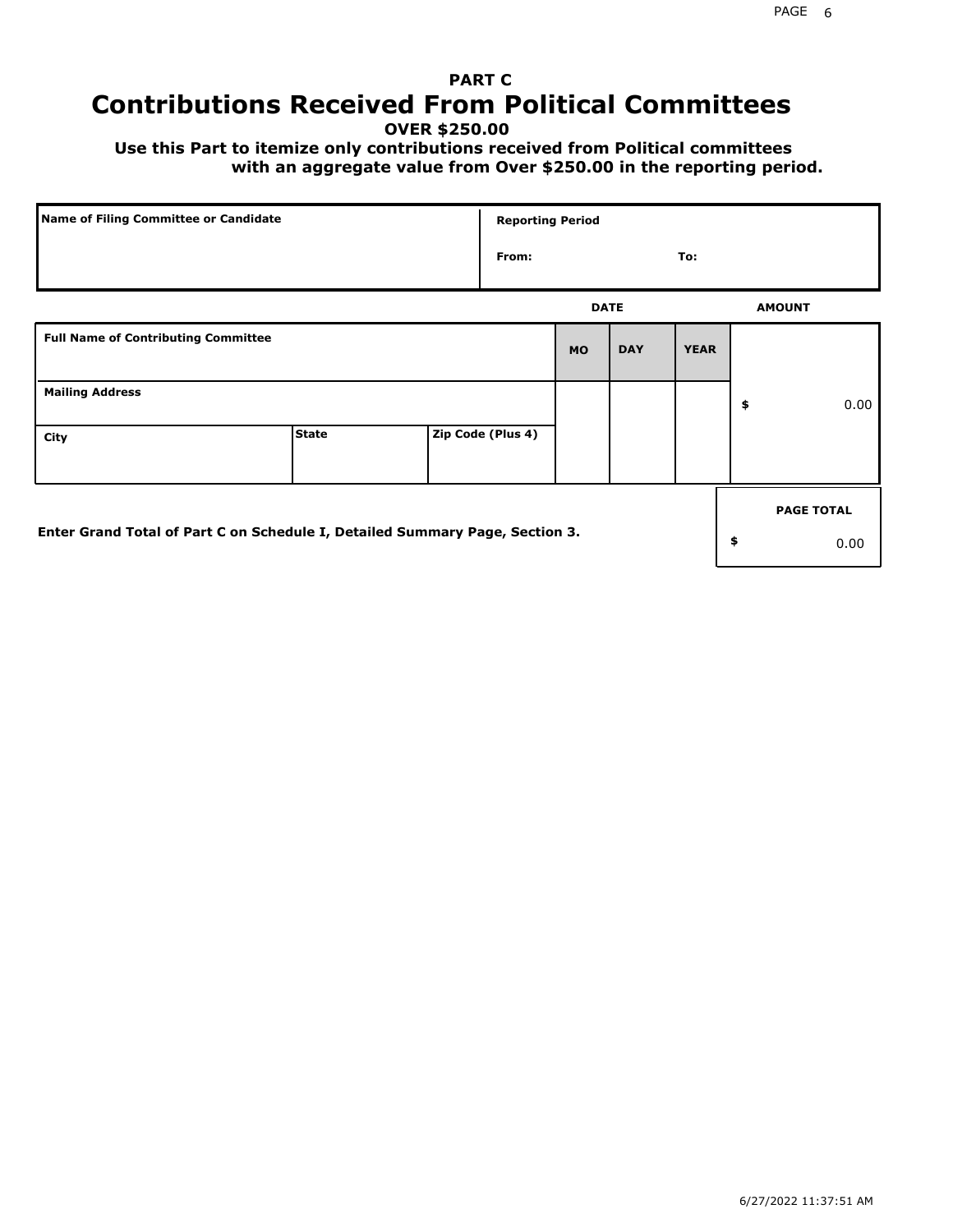# **PART D ALL OTHER CONTRIBUTIONS**

#### **OVER \$250.00**

#### **Use this Part to itemize all other contributions with an aggregate value of**

 **over \$250.00 in the reporting period.**

 **(Exclude contributions from political committees reported in Part C.)** 

| Name of Filing Committee or Candidate     |             | <b>Reporting Period</b> |            |                |          |
|-------------------------------------------|-------------|-------------------------|------------|----------------|----------|
| PLANNED PARENTHOOD PA INC                 | From:       |                         |            | $5/5/2015$ To: | 6/8/2015 |
|                                           | <b>DATE</b> |                         |            | <b>AMOUNT</b>  |          |
| Full Name of Contributor<br>William Bloom |             | <b>MO</b>               | <b>DAY</b> | <b>YEAR</b>    |          |
| Mailing                                   |             |                         |            |                |          |

| <b>Mailing</b><br><b>Address</b>                                             | 100 Pine Avenue                                    |       |                   |   |                       |      | \$                | 300.00            |  |
|------------------------------------------------------------------------------|----------------------------------------------------|-------|-------------------|---|-----------------------|------|-------------------|-------------------|--|
| City<br>kane                                                                 |                                                    | State | Zip Code (Plus 4) | 5 | 20                    | 2015 |                   |                   |  |
|                                                                              |                                                    | PA    | 16735             |   |                       |      |                   |                   |  |
| <b>Employer Name</b><br>Unknown                                              |                                                    |       |                   |   | Occupation<br>Unknown |      |                   |                   |  |
| <b>Business</b>                                                              | <b>Employer Mailing Address/Principal Place of</b> |       | City              |   | <b>State</b>          |      | Zip Code (Plus 4) |                   |  |
| Unknown<br>Kane                                                              |                                                    |       |                   |   | PA                    |      | 16735             |                   |  |
| Enter Grand Total of Part C on Schedule I, Detailed Summary Page, Section 3. |                                                    |       |                   |   |                       |      |                   | <b>PAGE TOTAL</b> |  |
|                                                                              |                                                    |       |                   |   | \$                    |      | 300.00            |                   |  |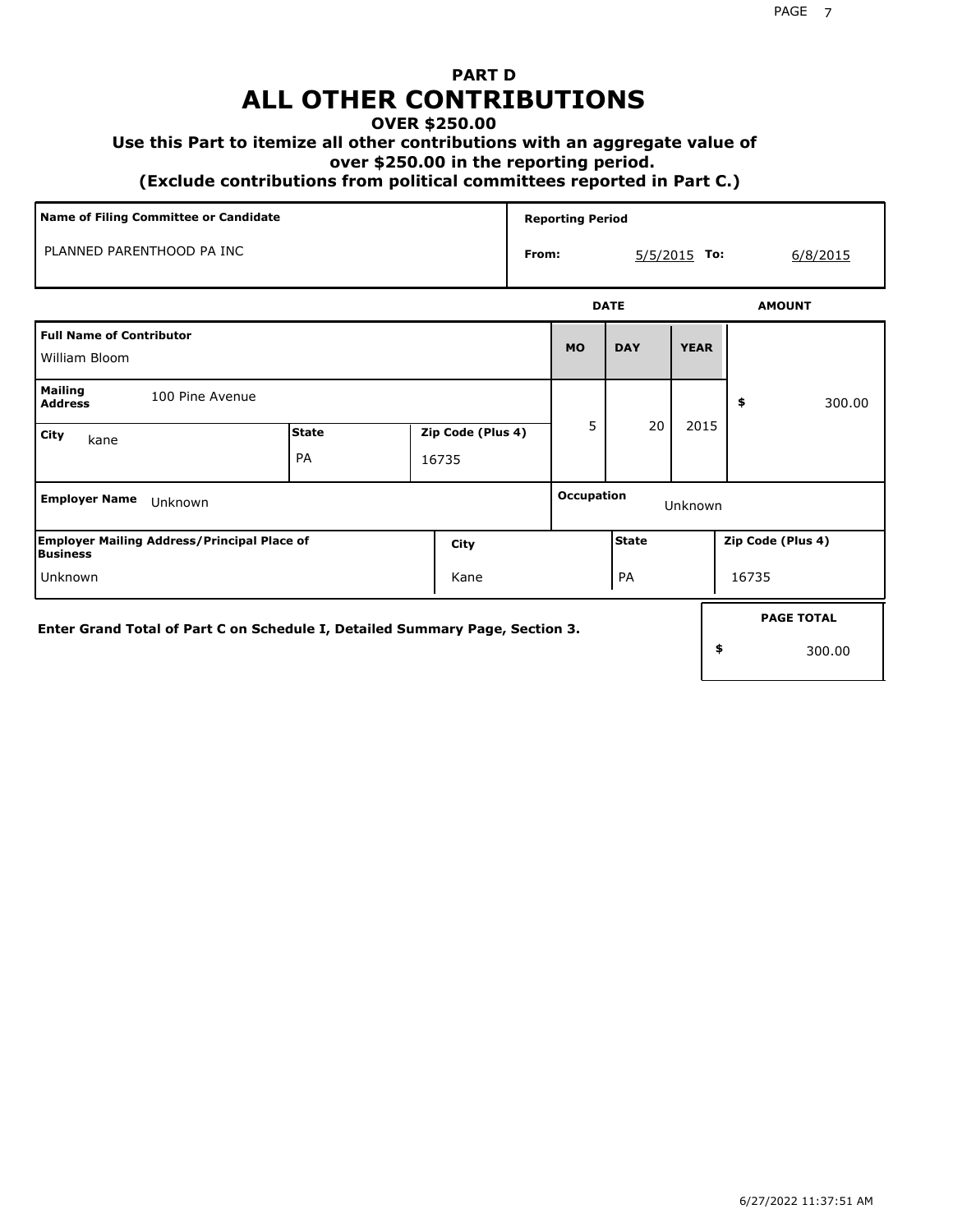### **PART E OTHER RECEIPTS**

#### **REFUNDS, INTEREST INCOME, RETURNED CHECKS, ETC.**

 **Use this Part to report refunds received, interest earned, returned checks and**

#### **prior expenditures that were returned to the filer.**

| Name of Filing Committee or Candidate                                        |              |                   |       | <b>Reporting Period</b> |             |             |    |                   |      |
|------------------------------------------------------------------------------|--------------|-------------------|-------|-------------------------|-------------|-------------|----|-------------------|------|
|                                                                              |              |                   | From: |                         |             | To:         |    |                   |      |
|                                                                              |              |                   |       |                         | <b>DATE</b> |             |    | <b>AMOUNT</b>     |      |
| <b>Full Name</b>                                                             |              |                   |       | <b>MO</b>               | <b>DAY</b>  | <b>YEAR</b> |    |                   |      |
| <b>Mailing Address</b>                                                       |              |                   |       |                         |             |             | \$ |                   | 0.00 |
| City                                                                         | <b>State</b> | Zip Code (Plus 4) |       |                         |             |             |    |                   |      |
| <b>Receipt Description</b>                                                   |              |                   |       |                         |             |             |    |                   |      |
| Enter Grand Total of Part E on Schedule I, Detailed Summary Page, Section 4. |              |                   |       |                         |             |             |    | <b>PAGE TOTAL</b> |      |
|                                                                              |              |                   |       |                         |             |             | \$ | 0.00              |      |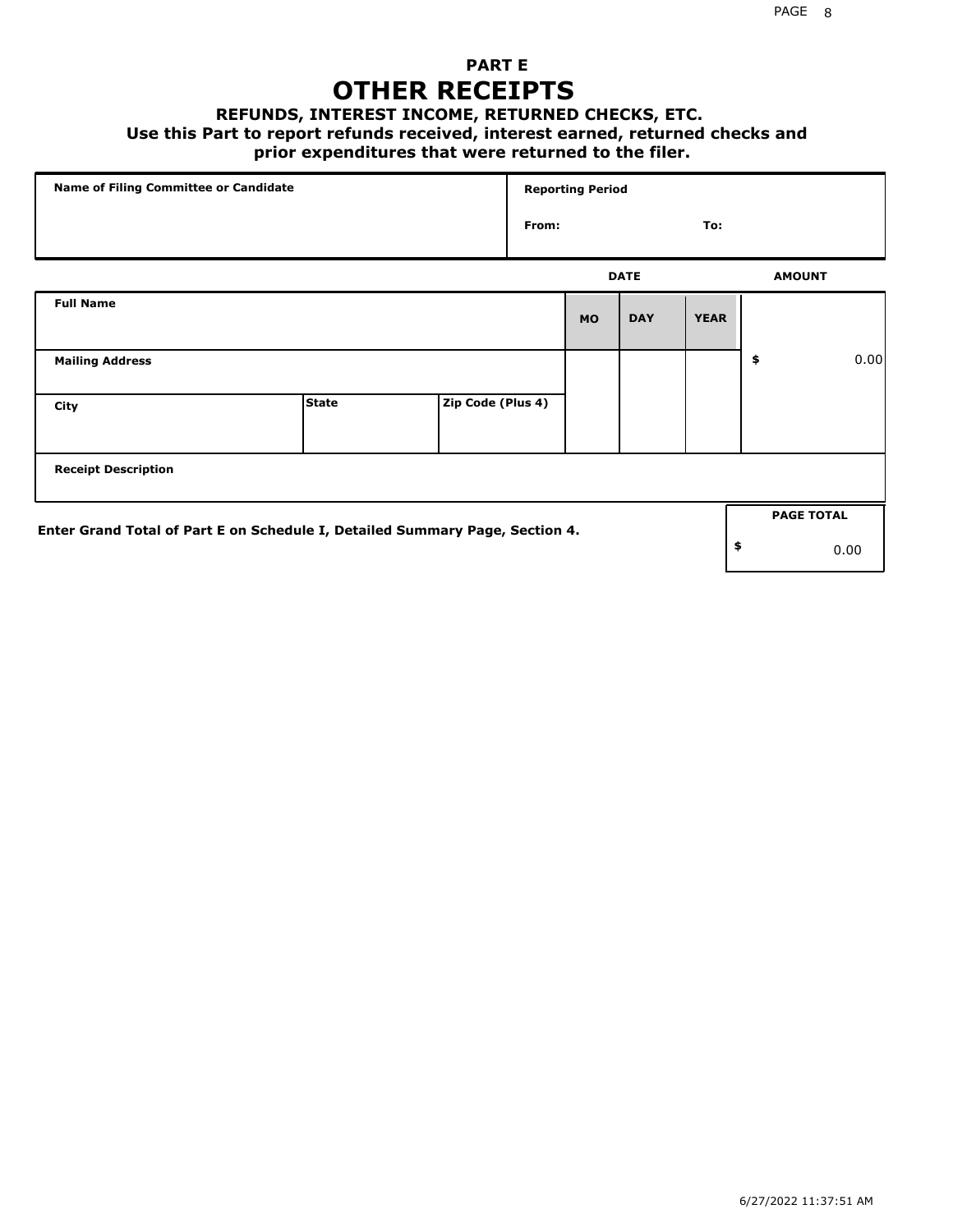#### **SCHEDULE II IN-KIND CONTRIBUTIONS AND VALUABLE THINGS RECEIVED USE THIS SCHEDULE TO REPORT ALL IN-KIND CONTRIBUTIONS OF VALUABLE THINGS**

#### **DURING THE REPORTING PERIOD.**

**Detailed Summary Page**

| <b>Name of Filing Committee or Candidate</b>                                                                                                                                | <b>Reporting Period</b>                                                                 |                |          |  |  |  |  |  |
|-----------------------------------------------------------------------------------------------------------------------------------------------------------------------------|-----------------------------------------------------------------------------------------|----------------|----------|--|--|--|--|--|
| PLANNED PARENTHOOD PA INC                                                                                                                                                   | From:                                                                                   | $5/5/2015$ To: | 6/8/2015 |  |  |  |  |  |
|                                                                                                                                                                             | 1. UNITEMIZED IN-KIND CONTRIBUTIONS RECEIVED - VALUE OF \$50.00 OR LESS PER CONTRIBUTOR |                |          |  |  |  |  |  |
| <b>TOTAL for the Reporting Period</b>                                                                                                                                       | (1)                                                                                     | \$             | 0.00     |  |  |  |  |  |
| 2. IN-KIND CONTRIBUTIONS RECEIVED - VALUE OF \$50.01 TO \$250.00 (FROM PART F)                                                                                              |                                                                                         |                |          |  |  |  |  |  |
| <b>TOTAL for the Reporting Period</b>                                                                                                                                       | (2)                                                                                     | \$             | 0.00     |  |  |  |  |  |
| 3. IN-KIND CONTRIBUTION RECIEVED - VALUE OVER \$250.00 (FROM PART G)                                                                                                        |                                                                                         |                |          |  |  |  |  |  |
| <b>TOTAL for the Reporting Period</b>                                                                                                                                       | (3)                                                                                     | \$             | 0.00     |  |  |  |  |  |
| TOTAL VALUE OF IN-KIND CONTRIBUTIONS DURING THIS REPORTING PERIOD (Add and enter<br>amount totals from Boxes 1,2, and 3; also enter on Page 1, Reports Cover Page, Item F.) |                                                                                         | \$             | 0.00     |  |  |  |  |  |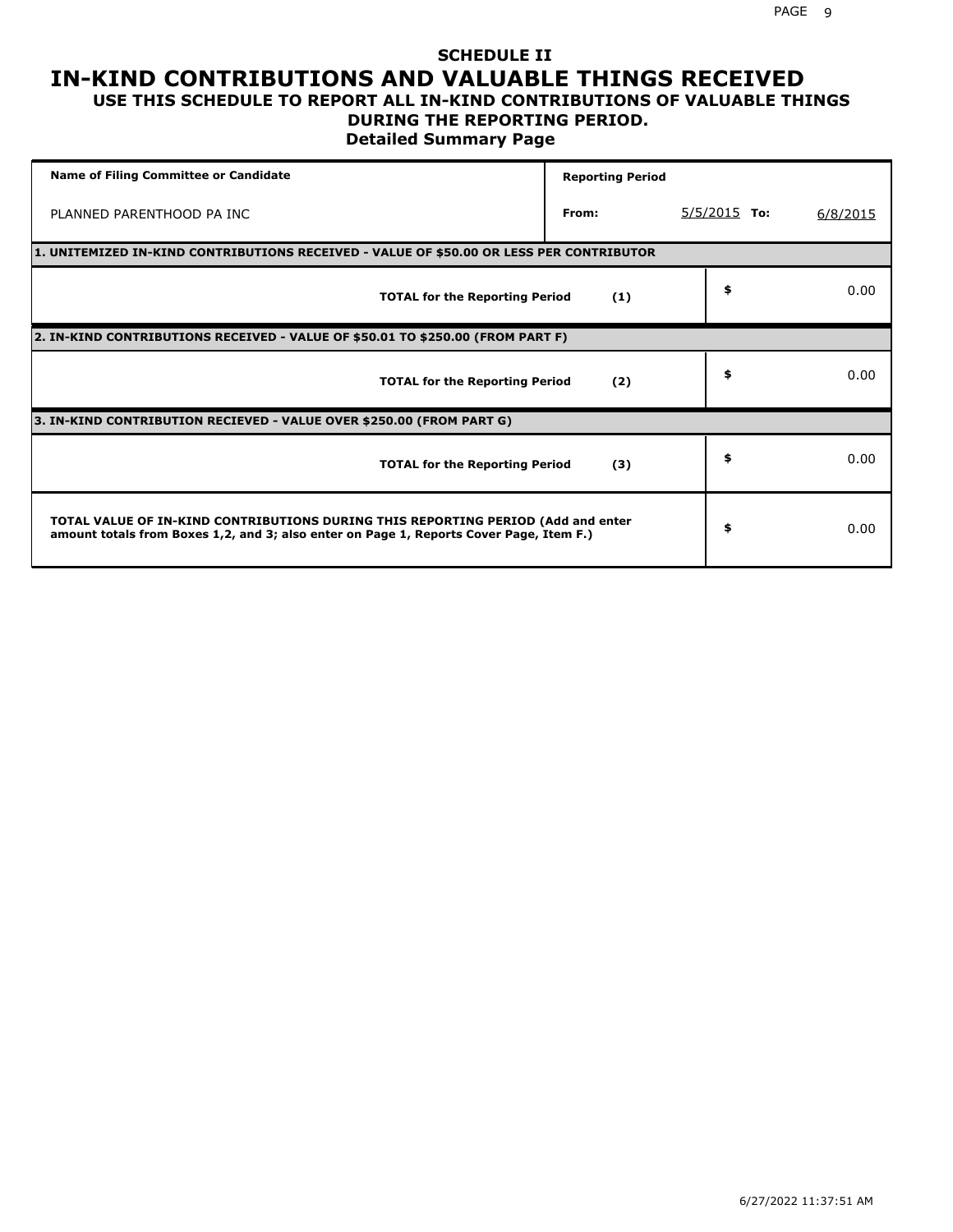## **SCHEDULE II PART F IN-KIND CONTRIBUTIONS RECEIVED**

### **VALUE OF \$50.01 TO \$250.00**

| <b>Name of Filing Committee or Candidate</b>                                                                  |              |                   | <b>Reporting Period</b> |             |             |     |                   |  |
|---------------------------------------------------------------------------------------------------------------|--------------|-------------------|-------------------------|-------------|-------------|-----|-------------------|--|
|                                                                                                               |              |                   | From:                   |             |             | To: |                   |  |
|                                                                                                               |              |                   |                         | <b>DATE</b> |             |     | <b>AMOUNT</b>     |  |
| <b>Full Name of Contributor</b>                                                                               |              |                   | <b>MO</b>               | <b>DAY</b>  | <b>YEAR</b> |     |                   |  |
| <b>Mailing Address</b>                                                                                        |              |                   |                         |             |             | \$  | 0.00              |  |
| City                                                                                                          | <b>State</b> | Zip Code (Plus 4) |                         |             |             |     |                   |  |
| <b>Description of Contribution:</b>                                                                           |              |                   |                         |             |             |     |                   |  |
| Enter Grand Total of Part F on Schedule II, In-Kind Contributions Detailed Summary Page,<br><b>Section 2.</b> |              |                   |                         |             |             |     | <b>PAGE TOTAL</b> |  |
|                                                                                                               |              |                   |                         |             | \$          |     | 0.00              |  |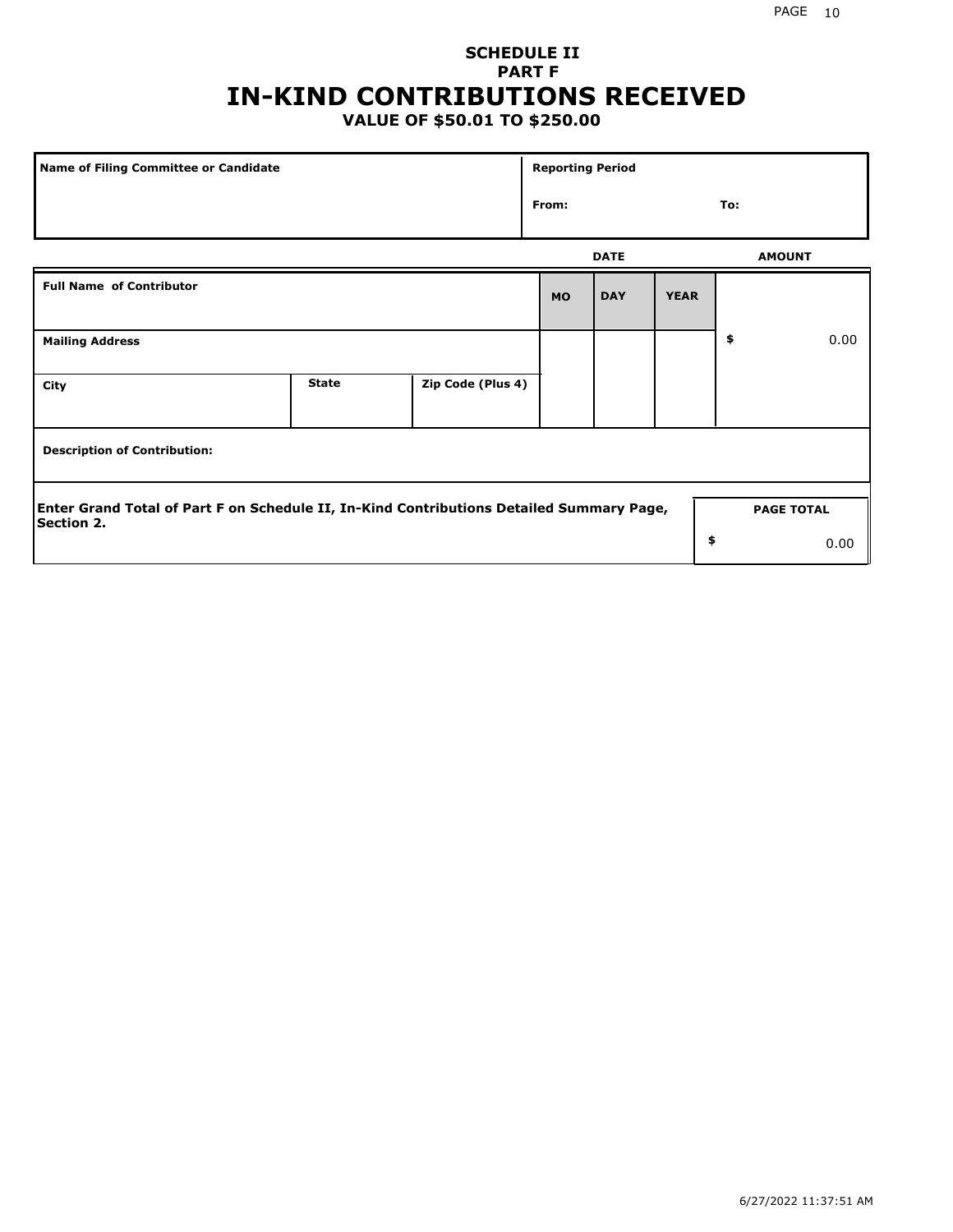#### PAGE 11

#### **SCHEDULE II PART G IN-KIND CONTRIBUTIONS RECEIVED VALUE OVER \$250.00**

| <b>Name of Filing Committee or Candidate</b>                                                                  |              |  |                  |  |                   | <b>Reporting Period</b> |             |             |                                    |                   |      |
|---------------------------------------------------------------------------------------------------------------|--------------|--|------------------|--|-------------------|-------------------------|-------------|-------------|------------------------------------|-------------------|------|
|                                                                                                               |              |  |                  |  |                   | From:                   |             | To:         |                                    |                   |      |
|                                                                                                               |              |  |                  |  |                   |                         | <b>DATE</b> |             |                                    | <b>AMOUNT</b>     |      |
| <b>Full Name of Contributor</b>                                                                               |              |  |                  |  |                   | <b>MO</b>               | <b>DAY</b>  | <b>YEAR</b> |                                    |                   |      |
| <b>Mailing Address</b>                                                                                        |              |  |                  |  |                   |                         |             | \$          |                                    | 0.00              |      |
| City                                                                                                          | <b>State</b> |  | Zip Code(Plus 4) |  |                   |                         |             |             |                                    |                   |      |
| <b>Employer of Contributor</b>                                                                                |              |  |                  |  | <b>Occupation</b> |                         |             |             |                                    |                   |      |
| <b>State</b><br><b>Employer Mailing Address/Principal Place of</b><br>City<br><b>Business</b>                 |              |  |                  |  | 4)                | <b>Zip Code(Plus</b>    |             |             | <b>Description of Contribution</b> |                   |      |
| Enter Grand Total of Part G on Schedule II, In-Kind Contributions Detailed<br><b>Summary Page, Section 3.</b> |              |  |                  |  |                   |                         |             |             |                                    | <b>PAGE TOTAL</b> | 0.00 |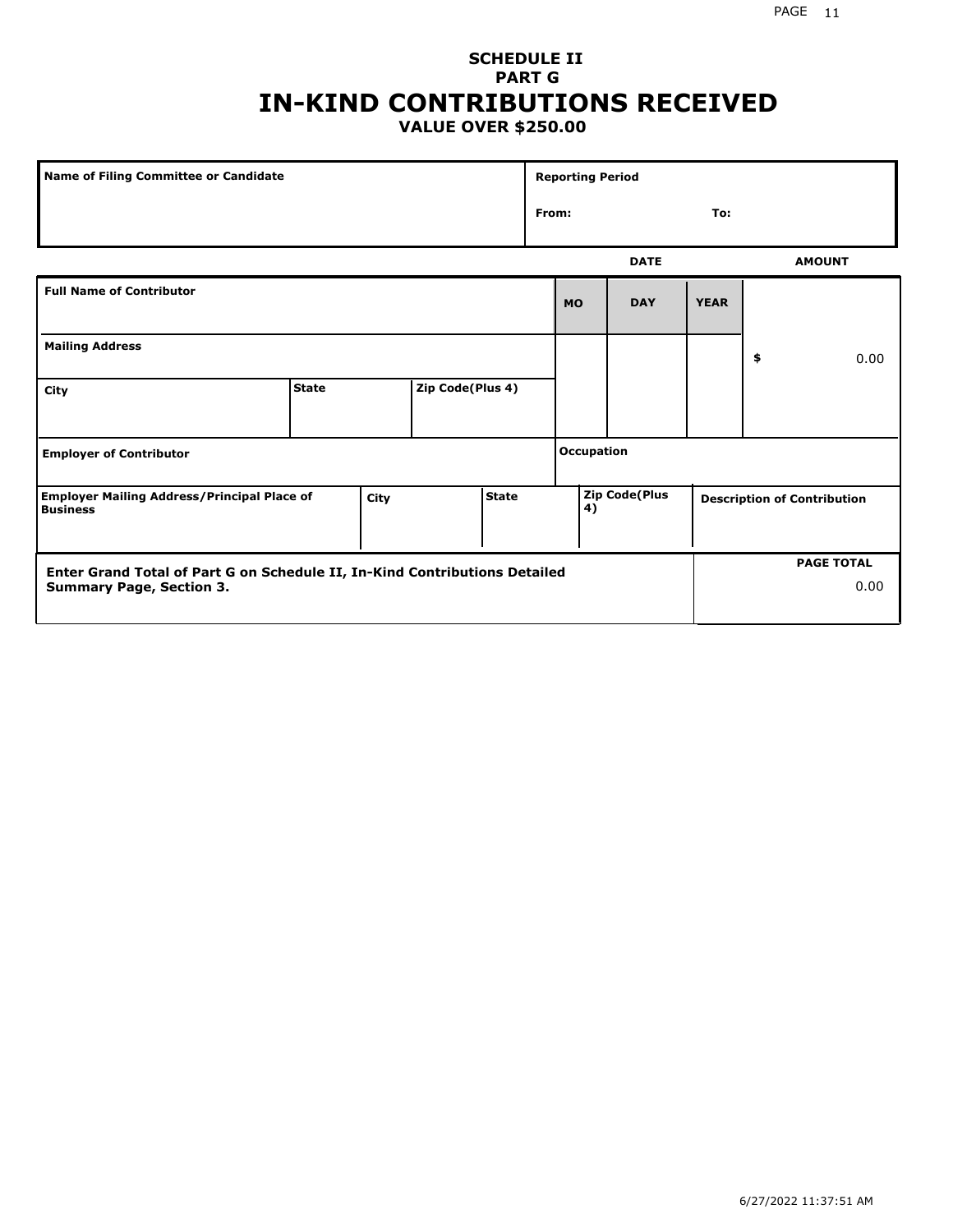# **SCHEDULE III STATEMENT OF EXPENDITURES**

| Name of Filing Committee or Candidate                                     |                                               |                            |                                                | <b>Reporting Period</b>                                |             |     |               |  |
|---------------------------------------------------------------------------|-----------------------------------------------|----------------------------|------------------------------------------------|--------------------------------------------------------|-------------|-----|---------------|--|
| PLANNED PARENTHOOD PA INC                                                 |                                               |                            | From                                           |                                                        | 5/5/2015    | To: | 6/8/2015      |  |
|                                                                           |                                               |                            |                                                | <b>DATE</b>                                            |             |     | <b>AMOUNT</b> |  |
| <b>To Whom Paid</b><br>House Republican Campaign Committee                |                                               |                            | <b>MO</b>                                      | <b>DAY</b>                                             | <b>YEAR</b> |     |               |  |
| <b>Mailing Address</b><br>500 N 3rd St Fl 3A                              |                                               |                            | 6                                              | 3                                                      | 2015        | \$  | 400.00        |  |
| City<br>Harrisburg                                                        | <b>State</b><br>PA                            | Zip Code (Plus 4)<br>17101 | <b>Description of Expenditure</b><br>Donations |                                                        |             |     |               |  |
| <b>To Whom Paid</b><br>Capital Support Service                            |                                               |                            |                                                | <b>DAY</b>                                             | <b>YEAR</b> |     |               |  |
| <b>Mailing Address</b><br>PO Box 953<br>Zip Code (Plus 4)<br><b>State</b> |                                               |                            |                                                | 29                                                     | 2015        | \$  | 210.00        |  |
| City<br>Harrisburg                                                        | <b>Description of Expenditure</b><br>Printing |                            |                                                |                                                        |             |     |               |  |
| <b>To Whom Paid</b><br>Jay Costa for State Senate                         |                                               |                            |                                                | <b>DAY</b>                                             | <b>YEAR</b> |     |               |  |
| <b>Mailing Address</b><br>314 Newport Road                                |                                               |                            | 5                                              | 28                                                     | 2015        | \$  | 250.00        |  |
| City<br>Pittsburgh                                                        | <b>State</b><br>PA                            | Zip Code (Plus 4)<br>15221 | Donation                                       | <b>Description of Expenditure</b>                      |             |     |               |  |
| <b>To Whom Paid</b><br>Friends of Frank Farry                             |                                               |                            | <b>MO</b>                                      | <b>DAY</b>                                             | <b>YEAR</b> |     |               |  |
| <b>Mailing Address</b><br>PO Box 412                                      |                                               |                            | 5                                              | 27                                                     | 2015        | \$  | 300.00        |  |
| City<br>Harrisburg                                                        | <b>State</b><br>PA                            | Zip Code (Plus 4)<br>17108 | Donation                                       | <b>Description of Expenditure</b>                      |             |     |               |  |
| <b>To Whom Paid</b><br>Planned Parenthood PA Advocates                    |                                               |                            | <b>MO</b>                                      | <b>DAY</b>                                             | <b>YEAR</b> |     |               |  |
| <b>Mailing Address</b><br>1514 N 2nd Street                               |                                               |                            |                                                | 27                                                     | 2015        | \$  | 271.19        |  |
| City<br>Harrisburg                                                        | <b>State</b><br>PA                            | Zip Code (Plus 4)<br>17102 |                                                | <b>Description of Expenditure</b><br>Office Allocation |             |     |               |  |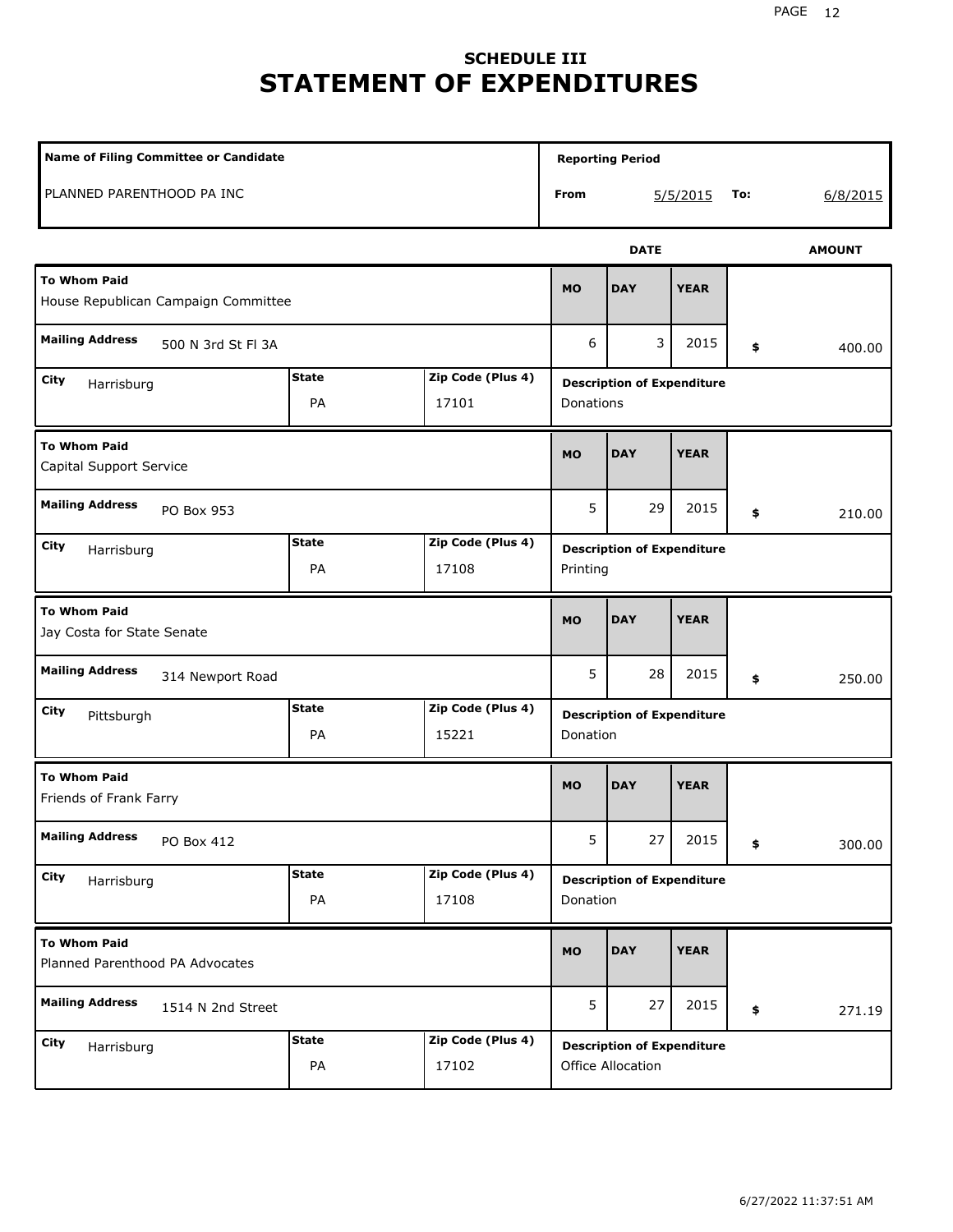| <b>To Whom Paid</b>                                                     |              |                                   | <b>MO</b>                                                    | <b>DAY</b>                        | <b>YEAR</b> |    |                   |  |
|-------------------------------------------------------------------------|--------------|-----------------------------------|--------------------------------------------------------------|-----------------------------------|-------------|----|-------------------|--|
| Planned Parenthood PA Advocates                                         |              |                                   |                                                              |                                   |             |    |                   |  |
|                                                                         |              |                                   |                                                              |                                   |             |    |                   |  |
| <b>Mailing Address</b><br>1514 N 2nd Street                             |              |                                   | 5                                                            | 27                                | 2015        | \$ | 258.25            |  |
| City                                                                    | <b>State</b> | Zip Code (Plus 4)                 |                                                              |                                   |             |    |                   |  |
| Harrisburg<br>PA<br>17102                                               |              |                                   | <b>Description of Expenditure</b><br>Salary Allocation       |                                   |             |    |                   |  |
|                                                                         |              |                                   |                                                              |                                   |             |    |                   |  |
|                                                                         |              |                                   |                                                              |                                   |             |    |                   |  |
| <b>To Whom Paid</b><br>Planned Parenthood PA Advocates                  |              |                                   | <b>MO</b>                                                    | <b>DAY</b>                        | <b>YEAR</b> |    |                   |  |
|                                                                         |              |                                   |                                                              |                                   |             |    |                   |  |
| <b>Mailing Address</b><br>1514 N 2nd Street                             |              |                                   |                                                              |                                   |             |    |                   |  |
|                                                                         |              |                                   | 5                                                            | 6                                 | 2015        | \$ | 158.95            |  |
| City                                                                    | <b>State</b> | Zip Code (Plus 4)                 |                                                              |                                   |             |    |                   |  |
| Harrisburg                                                              |              |                                   |                                                              | <b>Description of Expenditure</b> |             |    |                   |  |
|                                                                         | PA           | 17102                             | March 2015 CC chgs                                           |                                   |             |    |                   |  |
|                                                                         |              |                                   |                                                              |                                   |             |    |                   |  |
| <b>To Whom Paid</b>                                                     |              |                                   | <b>MO</b>                                                    | <b>DAY</b>                        | <b>YEAR</b> |    |                   |  |
| Planned Parenthood PA Advocates                                         |              |                                   |                                                              |                                   |             |    |                   |  |
| <b>Mailing Address</b><br>1514 N 2nd Street                             |              |                                   |                                                              |                                   |             |    |                   |  |
|                                                                         |              |                                   | 5                                                            | 6                                 | 2015        | \$ | 169.45            |  |
| <b>State</b><br>Zip Code (Plus 4)<br>City                               |              |                                   |                                                              |                                   |             |    |                   |  |
| Harrisburg                                                              |              | <b>Description of Expenditure</b> |                                                              |                                   |             |    |                   |  |
|                                                                         | PA           | 17102                             | April salary allocation                                      |                                   |             |    |                   |  |
|                                                                         |              |                                   |                                                              |                                   |             |    |                   |  |
| <b>To Whom Paid</b>                                                     |              |                                   | <b>MO</b>                                                    | <b>DAY</b>                        | <b>YEAR</b> |    |                   |  |
| Planned Parenthood PA Advocates                                         |              |                                   |                                                              |                                   |             |    |                   |  |
| <b>Mailing Address</b>                                                  |              |                                   |                                                              |                                   |             |    |                   |  |
| 1514 N 2nd Street                                                       |              |                                   | 5                                                            | 6                                 | 2015        | \$ | 271.19            |  |
| City                                                                    | <b>State</b> | Zip Code (Plus 4)                 |                                                              |                                   |             |    |                   |  |
| Harrisburg                                                              | PA           | 17102                             | <b>Description of Expenditure</b><br>April office allocation |                                   |             |    |                   |  |
|                                                                         |              |                                   |                                                              |                                   |             |    |                   |  |
| <b>To Whom Paid</b>                                                     |              |                                   |                                                              |                                   |             |    |                   |  |
| <b>TransFirst LLC</b>                                                   |              |                                   | <b>MO</b>                                                    | <b>DAY</b>                        | <b>YEAR</b> |    |                   |  |
|                                                                         |              |                                   |                                                              |                                   |             |    |                   |  |
| <b>Mailing Address</b><br>Unknown                                       |              |                                   | 5                                                            | 11                                | 2015        |    |                   |  |
|                                                                         |              |                                   |                                                              |                                   |             | \$ | 20.00             |  |
| City<br>Unknown                                                         | <b>State</b> | Zip Code (Plus 4)                 | <b>Description of Expenditure</b>                            |                                   |             |    |                   |  |
|                                                                         | PA           | 17102                             | <b>Bank Fee's</b>                                            |                                   |             |    |                   |  |
|                                                                         |              |                                   |                                                              |                                   |             |    |                   |  |
| Enter Grand Total of Expenditures on Page 1, Report Cover Page, Item D. |              |                                   |                                                              |                                   |             |    | <b>PAGE TOTAL</b> |  |
|                                                                         |              |                                   |                                                              |                                   |             |    |                   |  |
|                                                                         |              |                                   |                                                              |                                   |             | \$ | 2,309.03          |  |
|                                                                         |              |                                   |                                                              |                                   |             |    |                   |  |